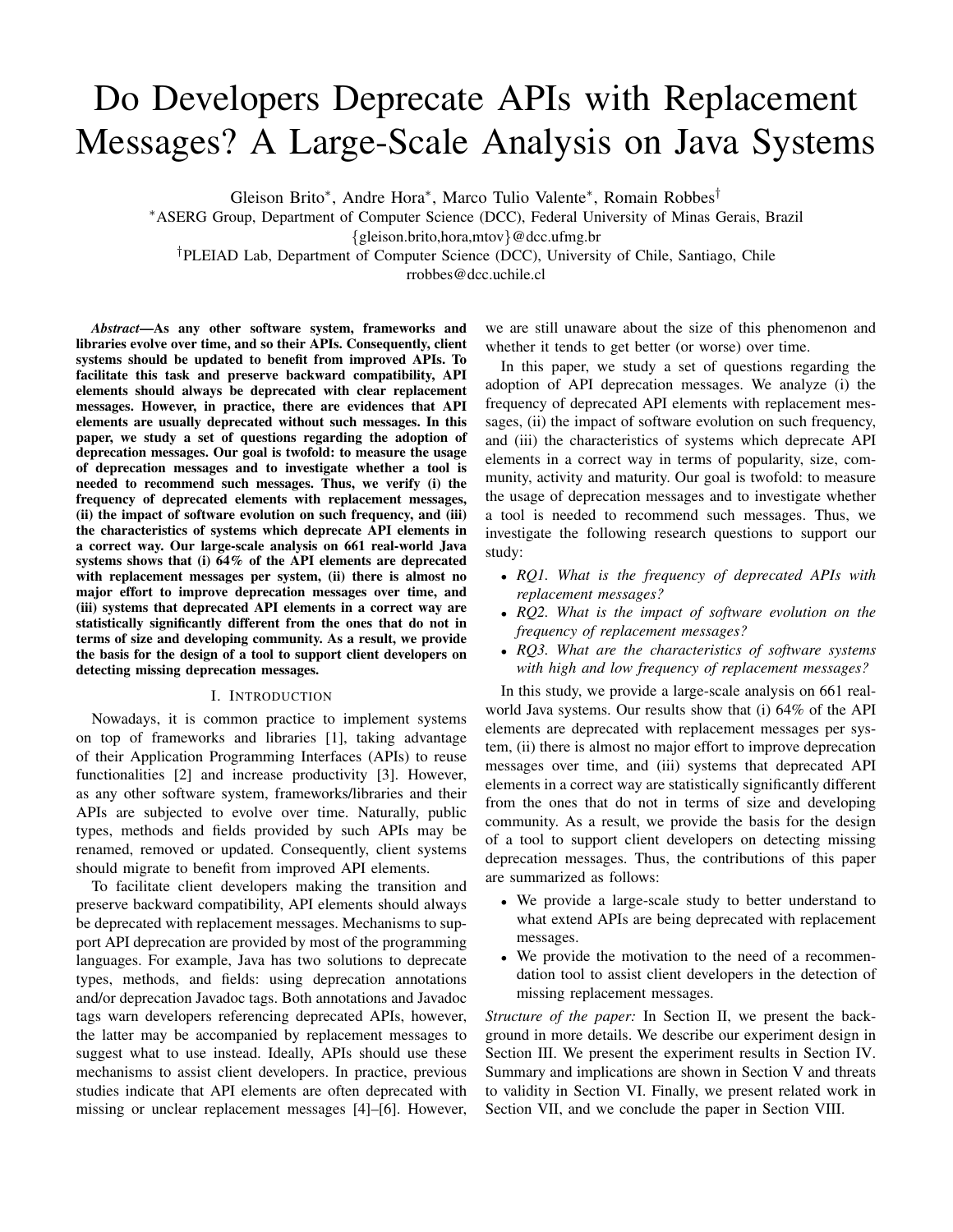## II. BACKGROUND

We define an API element as a public/protected type, field or method. In theory, before being replaced, API elements should be flagged as deprecated to support client developers making the transition to new ones. Deprecated API elements continue in the system to preserve backward compatibility, but they should not be used by developers because they may be removed in the future.

Java has two solutions to deprecate types, methods, and fields: using the annotation *@Deprecated* (supported since J2SE 5.0), and/or using the Javadoc tag *@deprecated* (supported since J2SE 1.1), as presented in Figure 1.

```
/**
* Does some thing in old style.
 * @deprecated use {@link #new()} instead.
\ast/@Deprecated
public void old() {
   \sim \sim}
```


The annotation *@Deprecated* causes the compiler to issue a warning when it finds references to deprecated API elements. The Javadoc tag *@deprecated* also warns developers about deprecated elements. However, its associated Javadoc comment may be accompanied by a message to suggest developers what to use instead, *i.e.,* a replacement message. Java deprecation guidelines present two solutions to create these replacement messages:

- *Javadoc 1.1*: Using the annotation *@see* to indicate the replacement API.
- *Javadoc 1.2 and later*: Using the word *use* followed by the annotation *@link* to indicate the replacement API (as shown in Figure 1).

Notice, however, that Java deprecation guidelines are not mandatory to follow: developers may adopt other conventions to create replacement messages, or simply do not use them.

Ideally, an API element should be deprecated with deprecation annotation, deprecation Javadoc tags, and replacement messages in order to support developers migrating to new/better ones. However, in practice, previous studies indicate that API elements are often deprecated with missing or unclear replacement messages [4]–[6]. In this work, we verify at a large-scale level (i) the frequency of deprecated elements with replacement messages in Java systems, (ii) whether this frequency is increasing or decreasing over time, (iii) and the characteristics of systems which are deprecating API elements in a correct way.

### III. EXPERIMENT DESIGN

#### *A. Selecting Case Studies*

We analyze Java systems hosted on the popular social coding platform GitHub. We use three criteria to select the systems: number of stars, releases, and deprecated API elements.

- 1) Number of stars. GitHub provides the feature number of stars that lets users show their interest on systems. We select systems with 100 or more stars in GitHub in order to filter real-world and popular ones.
- 2) Number of releases. We select systems with three or more public releases available on GitHub. We use this criteria to assess API deprecation evolution.
- 3) Number of deprecated APIs. We select systems with one or more public/protected deprecated API elements. We use this criteria to filter out systems with no deprecated element. These systems are not in the scope of our study.

Based on the above filtering criteria, we selected 661 systems. To better characterize such systems, Figure 2 presents the distribution of the three criteria. For number of stars, the first quartile, median, and third quartile is 154, 279, and 593, respectively. The top-3 systems with more stars are elastic/elasticsearch (12.4K stars), nostra13/Android-Universal-Image-Loader (9.7K), and google/iosched (7.7K). For number of releases, the first quartile, median, and third quartile is 11, 24, and 57. The top-3 systems with more releases are JetBrains/kotlin (2.9K releases), rstudio/rstudio (2.1K), and freenet/fred (1.9K). Finally, for number of deprecated API elements, the first quartile, median, and third quartile is 3, 12, and 39. The top-3 systems with more deprecated APIs are groovy/groovy-eclipse (2.3K deprecated APIs), openmrs/openmrs-core (1.2K), and OpenGamma/OG-Platform (994).



Fig. 2. Distribution of number of stars, releases, and deprecated API elements in the selected systems.

#### *B. Extracting Deprecated API Elements*

As a first step to support answering our research questions, we extract all deprecated API elements (types, fields, and methods) and their associated Javadoc from the systems under analysis. As presented in Section II, a Java API element can be deprecated using the annotation *@Deprecated* or the Javadoc tag *@deprecated*. To find deprecated API elements, we implemented a parser based on the Eclipse JDT library to look for deprecation annotations and tags. We restricted our analysis to public and protected API elements because they represent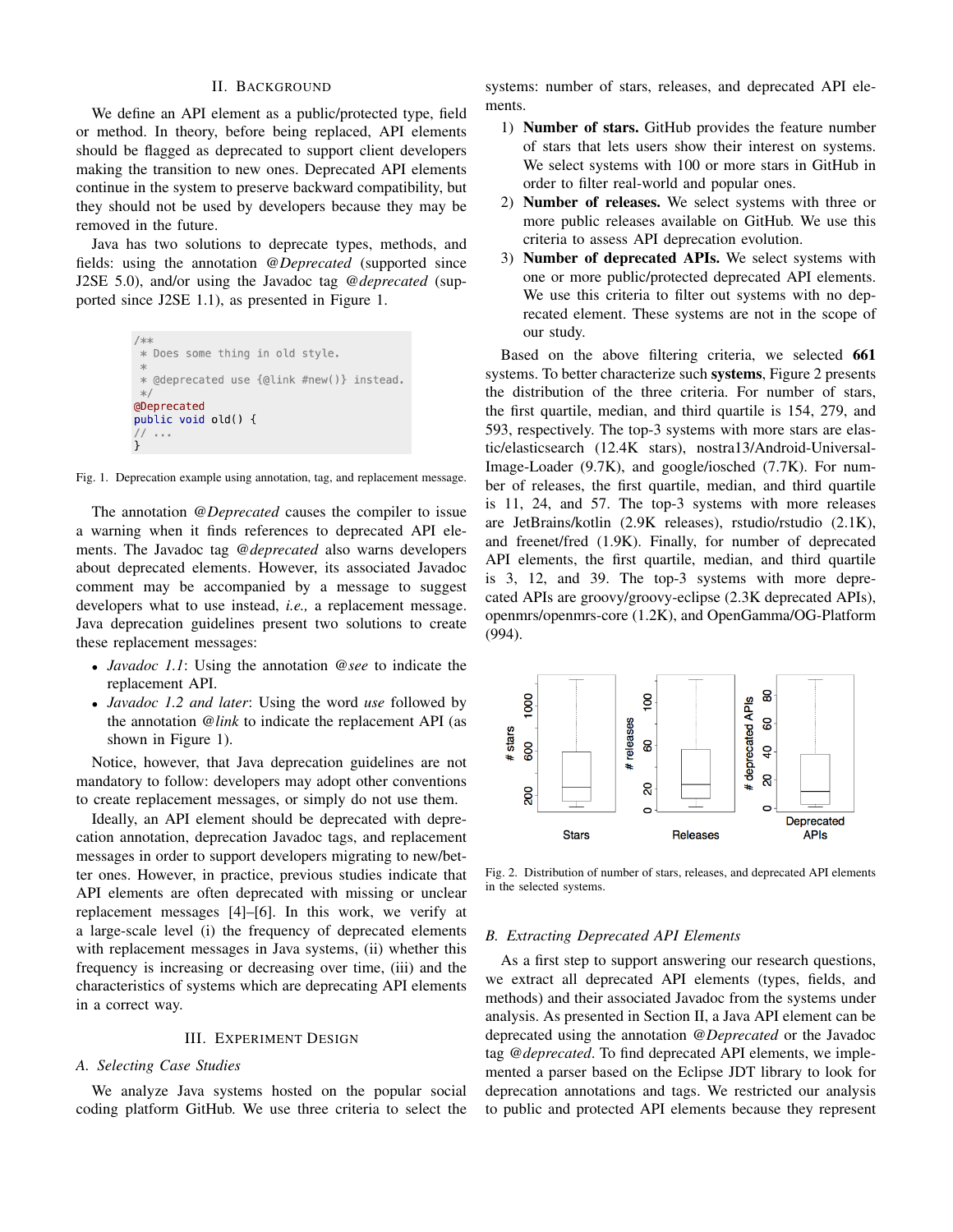the external contract to clients. We extracted 5,802 deprecated types, 4,427 deprecated fields, and 26,890 deprecated methods, corresponding to a total of 37,119 deprecated API elements.

# *C. Extracting Replacement Messages in Deprecated API Elements*

When a method is deprecated with the Javadoc tag, it may be accompanied by a replacement message to help client developers. As presented in Section II, Java guidelines present two solutions to create deprecation replacement messages: (i) using the annotation *@see*, or (ii) using the word *use* and the annotation *@link*. In practice, however, developers may adopt other guidelines to create replacement messages or simply do not use any.

To detect alternative guidelines, we extracted deprecation messages in deprecated API elements with the support of the JDT library, and we manually inspected a subset of these messages. As a result of such manual analysis, we detected, in addition to the word *use*, three frequent words/patterns to indicate replacement: *refer*, *equivalent*, *replace\** (*i.e., replace*, *replaced*, *replacement*), *see*, *moved*, *instead*, and *should be used*. We also confirmed the two frequently adopted annotations: *@link* and *@see*.

Table I shows the frequency for each replacement guideline as well as message examples. The most adopted guideline is the word *use*: with 17,810 cases, it occurs in 47.9% of the deprecated API elements. In contrast, the least adopted guideline is *should be used*: with 33 cases, it occurs only in 0.09%. Notice that some guidelines may occur together in the same message. For example, *use* commonly happens with *@link*. In total, 22,075 (59.5%) API elements were deprecated with replacement messages from all 37,119. Such data is further explored in Research Question 1, and its evolution is analyzed in Research Question 2.

## *D. Defining Metrics Likely to Impact API Deprecation*

To support answering Research Question 3, about the characteristics of systems that deprecate API elements with replacement messages, we define metrics in five dimensions which are likely to affect development practices: system popularity, size, community, activity, and maturity. The idea is to investigate whether such metrics have an impact on the way developers deprecate API elements. These dimensions and metrics are described below, and summarized in Table II.

- Popularity. It includes metrics that represent how popular is the system in GitHub in *number of stars*, *number of watchers*, and *number of forks*. The rationale is that popular systems may have more clients, thus they may have more concerns about their APIs.
- Size. It includes metrics related to system size in terms of *number of files* and *number of API elements* (*i.e.,* sum of number of types, fields and methods). The rationale is that larger systems may be harder to maintain, so it should be more difficult to keep track of all API changes. In contrast, smaller systems may be easier to control and to keep track of.
- Community. It includes metrics that represent the system community size in *number of contributors*, *average files per contributor*, and *average API elements per contributor*. The rationale is that systems with larger community (*i.e.,* more contributors, but less files and API elements per contributor) may be somehow easier to maintain, thus it should be easier to keep track of API changes.
- **Activity.** It has metrics related to the system activity level in terms of *number of commits*, *number of releases*, *average days per release*. The rationale is that systems with more activity tend to respond faster to client complains. Therefore they may be more likely to improve their APIs.
- Maturity. It is about the system age, in number of days. The rationale is that older systems are reliable, thus they may have more stable APIs. In contrast, it is natural to expect that newer systems may have more unstable APIs.

| <b>Dimension</b> | Metric                               |
|------------------|--------------------------------------|
| Popularity       | number of stars                      |
|                  | number of watchers                   |
|                  | number of forks                      |
| Size             | number of files                      |
|                  | number of API elements               |
|                  | number of contributors               |
| Community        | average files per contributor        |
|                  | average API elements per contributor |
| Activity         | number of commits                    |
|                  | number of releases                   |
|                  | average days per release             |
| Maturitv         | age (in number of days)              |

TABLE II METRICS LIKELY TO IMPACT API DEPRECATION.

# *E. Extracting Metrics from Case Studies*

We extracted the proposed metrics from two group of systems: the ones deprecating API elements in a correct way and the ones not doing that. Then, we assessed such groups to verify whether they are statistically different with respect to the proposed metrics. These two steps are detailed below. Selecting systems and extracting metrics. We sorted all systems, in descending order, based on the percentage of deprecated API elements with replacement messages. We selected two groups, top-25% (*i.e.,* systems with the highest percentage of deprecated API elements with replacement messages) and bottom-25% (*i.e.,* systems with the lowest percentage). Each group has 166 systems. Figure 3 shows the distribution of the percentage of deprecated API elements with replacement messages in each group. The median percentage is 100% for *top* systems and 12.5% for *bottom* systems. Finally, we extracted the metrics described in the previous subsection for the *top* and *bottom* systems.

Assessing selected systems. We compare the values of each metric in *top* and *bottom* systems. We first analyze the statistical significance of the difference between the two groups by applying the Mann-Whitney U test at *p-value* = 0.05. To show the effect size of the difference between the two groups, we compute Cliff's Delta (or *d*). Following the guidelines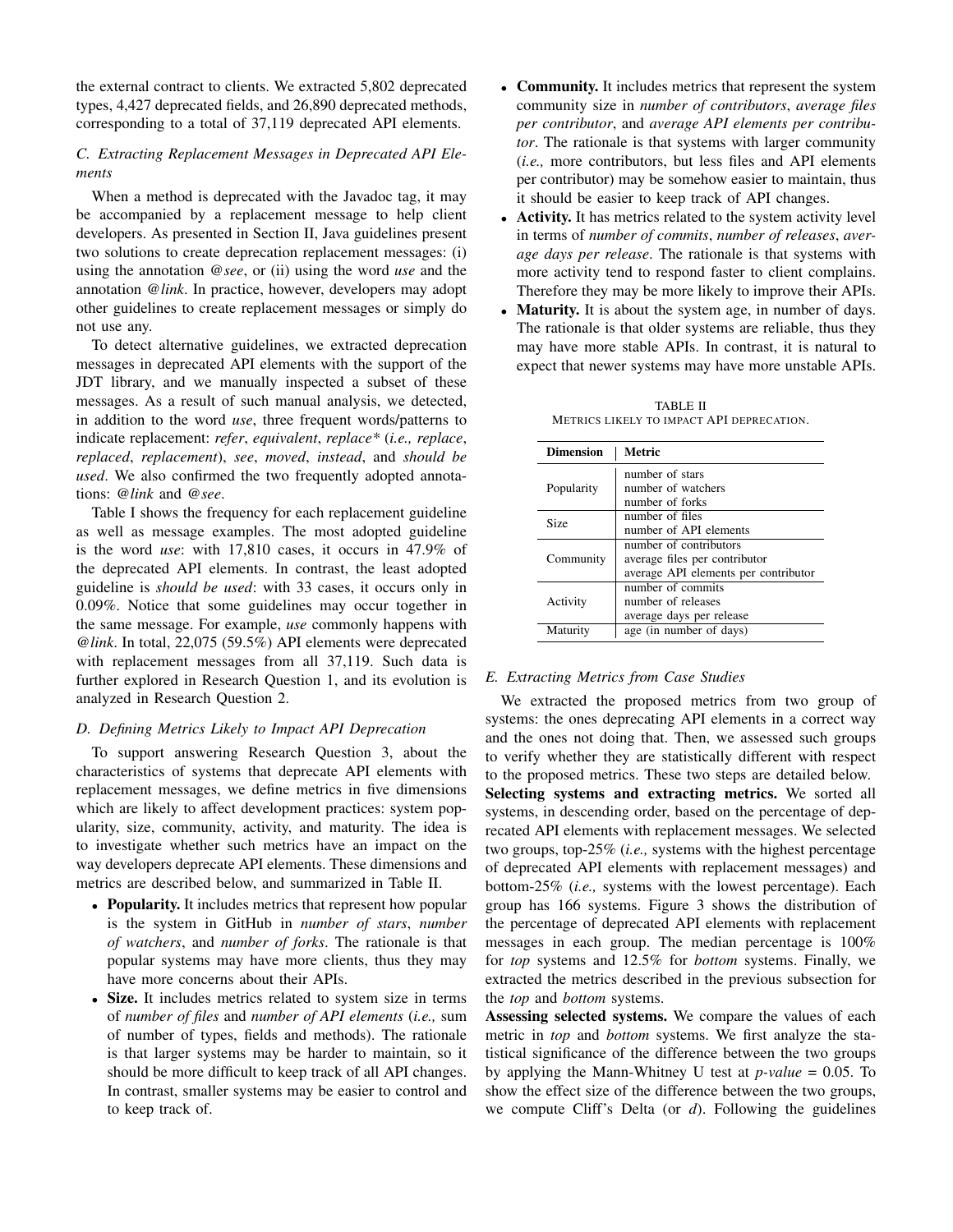| <b>TABLE I</b>                                                          |  |
|-------------------------------------------------------------------------|--|
| FREQUENCY OF REPLACEMENT MESSAGE GUIDELINES IN DEPRECATED API ELEMENTS. |  |

| <b>Guideline</b> | <b>Frequency</b> | <b>Replacement Message Example</b>                                          |
|------------------|------------------|-----------------------------------------------------------------------------|
| use              | 17,810 (47.9%)   | use encodeURL(String url) instead (Apache Tomcat)                           |
| replace*         | $2,171(5.8\%)$   | Replace to getParameter (String, int) (Dubbo)                               |
| refer            | $1,070(2.9\%)$   | property will be removed, refer @link #qetEncoded(boolean) (Actor Platform) |
| equivalent       | $166(0.3\%)$     | The @link Iterable equivalent is @link ImmutableSet#of() (Google Guava)     |
| see              | $777(2.1\%)$     | See servlet 3.0 apis like HttpServletRequest.getParts() (Eclipse Jetty)     |
| moved            | 224 $(0.6\%)$    | deprecated since 2008-05-28. Moved to stapler (Eclipse Hudson)              |
| instead          | 14173 (38.2%)    | Use KEY_LMETA instead (Facebook Nifty)                                      |
| should be used   | 33 $(0.09\%)$    | org.bukkit.entity.minecart.PoweredMinecart should be used instead (Bukkit)  |
| @ link           | 14,852 (40%)     | Use @link #setController(DraweeController) instead (Facebook Fresco)        |
| @see             | $2,334(6.3\%)$   | @see #getStartRequests (WebMagic)                                           |



Fig. 3. Distribution of the percentage of deprecated APIs with replacement messages in top-25% and bottom-25% systems.

in [7]–[9], we interpret the effect size values as small for  $0.147 < d < 0.33$ , medium for  $0.33 < d < 0.474$ , and large for  $d < 0.474$ .

# IV. RESULTS

# *A. RQ1. What is the frequency of deprecated APIs with replacement messages?*

We analyze the frequency of deprecated API elements with replacement messages for types, fields, and methods in the last release of the cases studies. As presented in Table III, 3,825 (65.9%) deprecated types contains replacement messages. For deprecated fields and methods, these numbers are 2,621 (59.2%) and 15,629 (58.1%), respectively. Considering all deprecated API elements, 22,075 (59.5%) contains replacement messages.

| TABLE III                                          |
|----------------------------------------------------|
| NUMBER OF DEPRECATED API ELEMENTS WITH REPLACEMENT |
| MESSAGES.                                          |

| <b>Types</b>    | <b>Fields</b>   | Methods             | All            |
|-----------------|-----------------|---------------------|----------------|
| $3,825(65.9\%)$ | $2,621(59.2\%)$ | $15,629$ $(58.1\%)$ | 22,075 (59.5%) |

Next we present the absolute and relative analysis per system. For types, fields and methods analysis, we consider only systems that have at least one deprecated type, field, and method, respectively.

Absolute analysis. Figure 4 shows the distribution of the absolute number of deprecated API elements with replacement messages per system. For types, the first quartile is 1, the median is 2, and the third quartile is 6. Fields present first quartile 0, median 1, and third quartile 5. For methods, the first quartile is 1, the median is 4, and the third quartile is 15. In absolute terms, we note that methods are the most deprecated elements with replacement messages (median 4 per system) while fields are the least one (median 1 per system). Considering all API elements, the 1st quartile is 1, the median is 5, and the 3rd quartile is 18.



Fig. 4. Absolute distribution of deprecated API elements with replacement messages.

Relative analysis. Figure 5 presents the distribution of the relative number of deprecated API elements with replacement messages per system. For types, the first quartile is 25%, the median is 71.7%, and the third quartile is 100%. There are 118 systems with 100% of types deprecated with replacement messages, such as spring-projects/spring-android, jenkinsci/github-plugin and google/guava. In contrast, there are 63 systems with types deprecated without replacement messages, *e.g.,*caelum/vraptor, cymcsg/UltimateAndroid and spring-projects/spring-roo.

For fields, the first quartile is 0%, the median is 50%,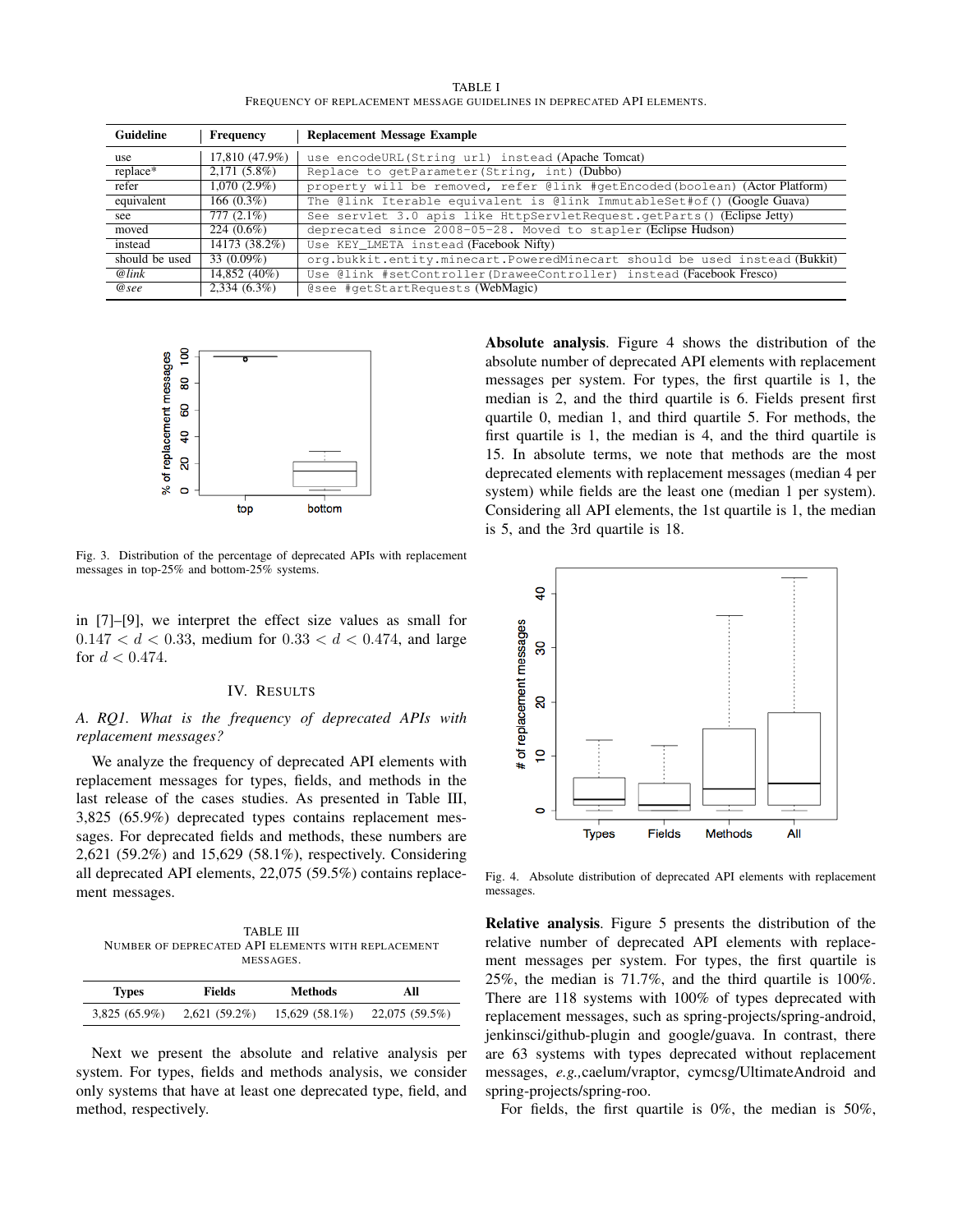

Fig. 5. Relative distribution of deprecated API elements with replacement messages.

and the third quartile is 100%. There are 74 systems with 100% of fields deprecated with replacement messages, such as spring-projects/spring-framework, hibernate/hibernateorm and apache/tomcat70. We also detect 77 systems with fields deprecated with no replacement messages, such as goldmansachs/gs-collections, phonegap/phonegapapp-developer and spring-projects/spring-webflow.

For methods, the first quartile is 28.6%, the median is 61.5%, and the third quartile is 100%. There are 162 systems with 100% of their deprecated methods with replacement messages, such as square/picasso, nostra13/Android-Universal-Image-Loader and eclipse/jgit. We also find 58 systems in which all deprecated methods do not have replacement messages, such as JPMoresmau/eclipsefp, spring-projects/springdata-neo4j, and hibernate/hibernate-validator.

We note that, according to the median, types are the most deprecated elements with replacement messages (median 71.7% per system) while fields are the least one (median 50% per system). The third quartile at 100% for types, fields and methods shows that 25% of the systems always deprecate all elements with replacement messages. In contrast, the first quartile at 0% for fields shows that 25% of the systems never deprecate fields with replacement messages.

When considering all API elements, the first quartile is 28.6%, the median is 64%, and the third quartile is 97.5%. That is to say, considering the median, around 2/3 of the API elements are deprecated with replacement messages while 1/3 lacks such messages. There are 164 systems (24.8%) with 100% of deprecated API elements with replacement messages, such as code4craft/webmagic, google/guice and bumptech/glide.

*Summary: According to the median, 64% of the API elements are deprecated with replacement messages per system. This percentage is 71.7% for types, 50% for fields, and 61.5% for methods, suggesting that developers are usually more concerned with types and less with fields. We see that 25% of the*

*systems deprecate types, fields and methods with replacement messages. However, other 25% never provide replacement messages for deprecated fields.*

# *B. RQ2. What is the impact of software evolution on the frequency of replacement messages?*

In order to verify the impact of software evolution on deprecation, we analyze the frequency of deprecated API elements with replacement messages in two distinct releases of the systems. We compare the first publicly available release with the last one (*i.e.,* the same of Research Question 1). Considering the first and last releases, we find 10,798 and 22,075 deprecated API elements with replacement messages, respectively.

Absolute analysis. Figure 6 shows the distribution of the absolute number of deprecated API elements with replacement messages per system, in the analyzed releases. In the first release, the first quartile is 1, the median is 3, and the third quartile is 17. In the last release, the first quartile is 1, the median is 5, and the third quartile is 18. Notice that the median of the absolute number of deprecated API elements with replacement messages increases over time (from 3 to 5). In fact, this is expected due to the natural evolution of the systems which are likely to provide more features.



Fig. 6. Absolute distribution of deprecated API elements with replacement messages in the two analyzed releases.

Relative analysis. Figure 7 presents the distribution of the relative number of deprecated API elements with replacement messages per system, in the analyzed releases. In the first release, the first quartile is 10.5%, the median is 59.3%, and the third quartile is 95.4%. In the last release, the first quartile is 28.6%, the median is 64%, and the third quartile is 97.5%. Notice that the median of relative number of deprecated API elements with replacement messages increases only 4.7% (from 59.3% to 64%). That is to say, according to the median, there is almost no effort from developers to provide deprecation messages. Similarly, the third quartile remains stable, increasing only 2.1% (from 95.4% to 97.5%), meaning that systems whose developers are concerned with replacement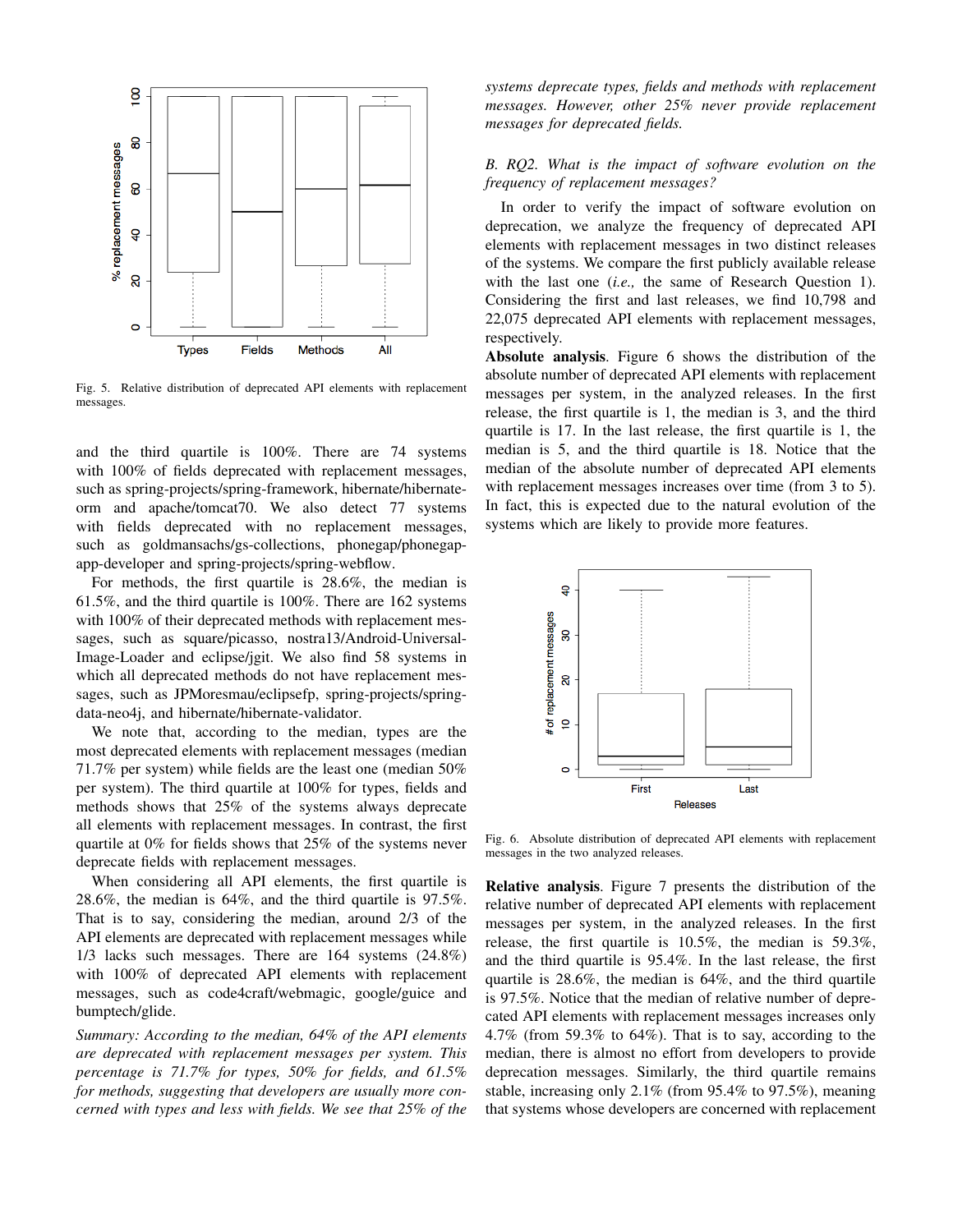

Fig. 7. Relative distribution of deprecated APIs with replacement messages in the two analyzed releases.

messages tend to be like that since beginning. In contrast, by analyzing the evolution of first quartile, we observe significant changes. The first quartile increased by 18.1% (from 10.5% to 28.6%), meaning that 25% of the systems are increasingly by adopting replacement messages.

Overall, from the first to the last release, 152 systems (23%) increased the relative number of deprecated API elements with replacement messages. Figure 8 shows the distribution of the relative number of deprecated messages with replacement messages for such systems. The first quartile is 0% for the first release, and 27.4% for last release. The median is 20% against 57.7%, and the third quartile is 53% against 80.2%. Examples of systems in this category include spring-projects/spring-boot (increased from 0% to 55%) and Netflix/eureka (increased from  $0\%$  to  $64\%$ ).



Fig. 8. Relative distribution of systems increasing percentage of replacement messages.

In contrast, 123 systems (18.6%) decreased the number of deprecate API elements with replacement messages. Figure 9 shows the distribution for such systems. The first quartile is 57.9% for the first release, and 29.2% for the last release. The median is 85.1% against 50%, and the 3rd quartile is 100% against 71.3%. Examples of systems in this category include aptana/Pydev (decreased from 91.6% to 50%) and springprojects/spring-framework (decreased from 98% to 68%).



Fig. 9. Relative distribution of systems decreasing percentage of replacement messages.

Finally, we observe that in 386 systems (58.4%) the number of deprecated methods with replacement messages remains stable. Examples include spring-projects/spring-batch and mcxiaoke/android-volley, both with 100%

*Summary: On the median, the relative number of deprecated API elements with replacement messages remain almost constant (from 59.3% to 64%), showing that there is no major effort to improve the ratio of deprecation messages. Overall, for 23% of the systems, the number of deprecation with replacement messages increases (from 20% to 57.7%) while for 18.6%, this number decreases (from 85.1% to 50%).*

# *C. RQ3. What are the characteristics of software systems with high and low frequency of replacement messages?*

In this research question we investigate whether system popularity, size, community, activity, and maturity have an impact on the way developers deprecate API elements. We perform that by comparing *top* and *bottom* systems; *top* systems have 100% of their API elements deprecated with replacement messages, while *bottom* barely do that. Table IV presents the metrics and their respective *p-values* and *d* applied on *top* and *bottom* systems (see subsection III-E). Metrics in bold have  $p$ -value  $\lt$  0.05, and  $d > 0.147$ , *i.e.*, they are statistically significant different with at least a small effect size in *top* and *bottom* systems. We find that the selected *top* and *bottom* systems are statistically significant different with at least a small effect size in 7 out of the 12 metrics: all size and community metrics as well as number of commits and releases in activity. Effect size is large in 2 metrics (number of API elements and number of commits), medium in 2 (number of files and average API elements per contributor), and small in 3 (number of contributors, average files per contributor, and number of releases). In the following we investigate each dimension.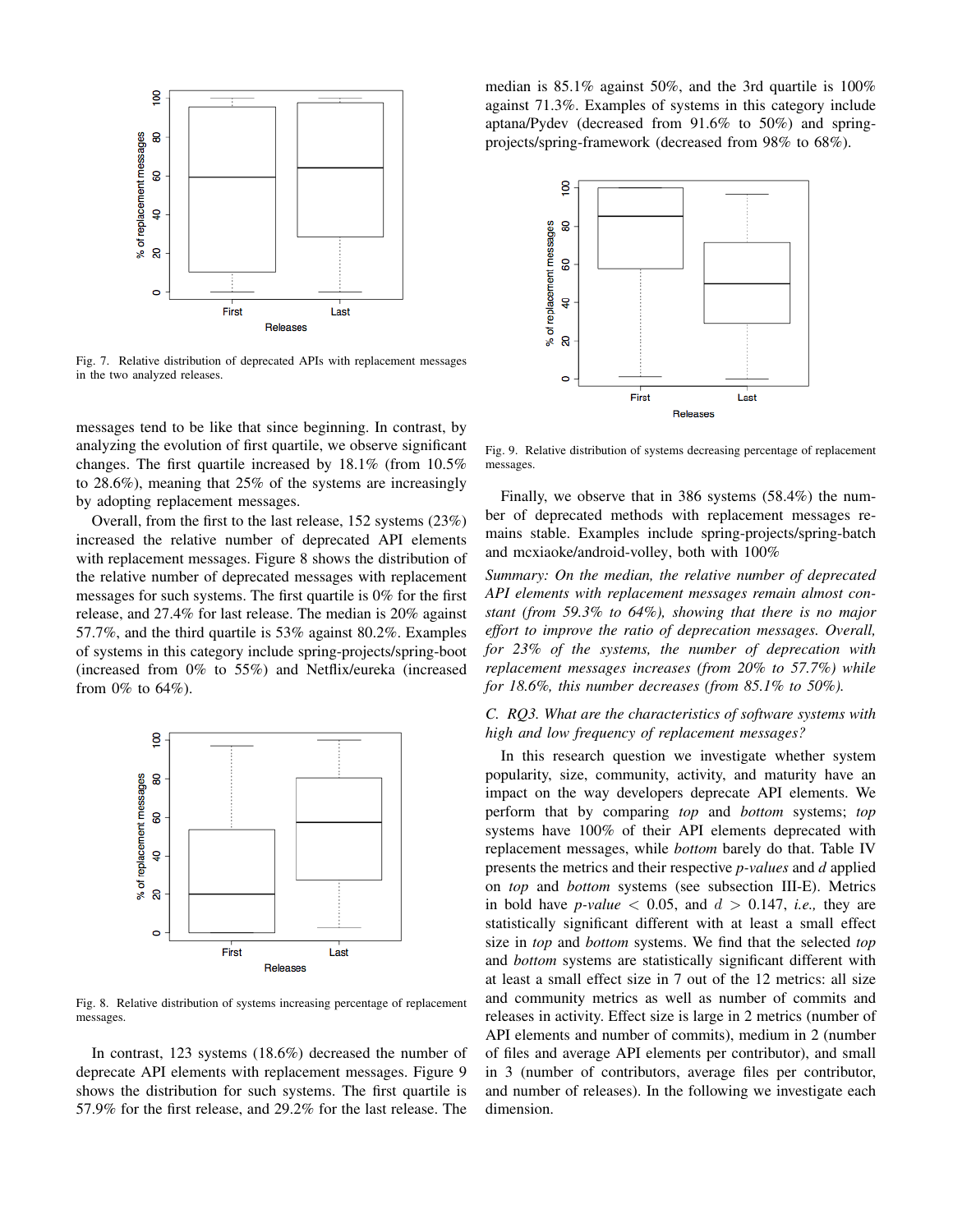#### TABLE IV

METRICS AND THEIR RESPECTIVE *p-values* AND *d* ON *top* AND *bottom* SYSTEMS. BOLD MEANS *p-value* < 0.05 (STATISTICALLY SIGNIFICANT DIFFERENT), AND d > 0.147 (AT LEAST A SMALL EFFECT SIZE). RELATIONSHIP: "+" = *top* SYSTEMS HAVE SIGNIFICANTLY HIGHER VALUE ON THIS METRIC. "-" = *bottom* SYSTEMS HAVE SIGNIFICANTLY HIGHER VALUE ON THIS METRIC.

| <b>Dimension</b> | Metric                               | p-value              | d-value              | <b>Relationship</b> |
|------------------|--------------------------------------|----------------------|----------------------|---------------------|
| Popularity       | number of stars                      | 0.846                | $0.150$ (negligible) | $+$                 |
|                  | number of watchers                   | 0.130                | $0.09$ (negligible)  | $+$                 |
|                  | number of forks                      | 0.043                | 0.09 (negligible)    | $+$                 |
| <b>Size</b>      | number of files                      | $\overline{< 0.001}$ | $0.421$ (medium)     |                     |
|                  | number of API elements               | < 0.001              | $0.656$ (large)      |                     |
|                  | number of contributors               | $\overline{<}$ 0.001 | $0.265$ (small))     |                     |
| Community        | average files per contributor        | < 0.001              | $0.273$ (small)      |                     |
|                  | average API elements per contributor | < 0.001              | $0.317$ (medium)     |                     |
|                  | number of commits                    | < 0.001              | $0.466$ (large)      |                     |
| Activity         | number of releases                   | 0.033                | $0.169$ (small)      |                     |
|                  | average days per release             | 0.435                | $0.095$ (negligible) |                     |
| Maturity         | age (in number of days)              | 0.199                | $0.062$ (negligible) |                     |

- Popularity. We detect that there is no difference in *top* and *bottom* systems with respect to the popularity metrics *number of stars*, *watchers*, and *forks*. Therefore, we can conclude that system popularity has no statistical effect.
- Size. We observe that *top* systems are smaller than *bottom* ones both in *number of files* and *number of API elements* (notice the "-" on the relationship column). In fact, smaller systems tend to be easier to maintain and to keep track of API elements, facilitating the control of replacement messages.
- Community. We see that *top* systems have less contributors than *bottom* ones. This result is somehow related to the previous one: it is expected that smaller systems have less contributors. When we check the ratio of *files per contributor* and *API elements per contributor*, we notice that relative numbers are significant. Systems with less files and API elements per contributor are more likely to have replacement messages.
- Activity. For activity dimension we observe that *top* systems have less commits and releases than *bottom* ones. An explanation is that *bottom* systems have more code changes, thus they may be more likely to degrade their APIs.
- Maturity. Similarly to popularity, we could not find relevant difference between *top* and *bottom* systems with respect to their maturity (*i.e.,* age in number of days). Older systems were expected to be more stable and to provide better APIs. However, the result shows that system age has no effect on the way developers deprecate API elements with replacement messages.

As an example, we present in Table V a comparison between a *top* and a *bottom* system. The *top* system is linkedin/parseq: it has 100% (32) of its API elements deprecated with replacement messages. The *bottom* one is apache/hive: it has 16.9% (23 from a total of 136) of its API elements deprecated with replacement messages. In fact, size, community and activity aspects of both systems are clearly distinct: linkedin/parseq is easier to manage when comparing to apache/hive.

*Summary: Top systems are statistically significantly different from bottom projects in 7 out of 12 metrics. Top systems are smaller in terms of number of files and API elements but have more contributors per files and API elements. System popularity and maturity seems to have no effect on the way developers deprecate API elements with replacement messages.*

TABLE V COMPARISON BETWEEN A TOP AND BOTTOM SYSTEM.

| Metric                 | median<br>values | linkedin/parseq<br>(top system) | apache/hive<br>(bottom system) |
|------------------------|------------------|---------------------------------|--------------------------------|
| number of files        | 668              | 339                             | 13,001                         |
| number of API elem     | 4,803            | 2,269                           | 83,045                         |
| number of contrib      | 18               | 12                              | 39                             |
| avg. files per contrib | 42.9             | 28.2                            | 333.3                          |
| avg. API elem/contrib  | 260.8            | 189                             | 2,129                          |
| number of releases     | 24               | 20                              | 76                             |
| number of commits      | 1.232            | 263                             | 6,848                          |

#### V. SUMMARY AND IMPLICATIONS

From our analysis on 661 real-word Java systems, we provide insights into the adoption of replacement messages. Research Question 1 shows that 64% of the API elements are deprecated with replacement messages per system. The percentage is 71.7% for types, 50% for fields, and 61.5% for methods, suggesting that developers are more concerned with types and less with fields. Research Question 2 presents that the proportion of deprecated API elements with replacement messages does not get much better over time (from 59.3% to 64%). Thus that there is no major effort to improve deprecation messages. In this case, the number of deprecation with replacement messages increases for 23% of the systems while it decreases for 18.6%. Finally, Research Question 3 shows that top systems are statistically significantly different from bottom projects in several of the considered metrics. Top systems are smaller in terms of number of files/API elements and community (less contributors, but more contributors per files and API elements). In contrast, system popularity and maturity have no effect on the way developers deprecate API elements with replacement messages.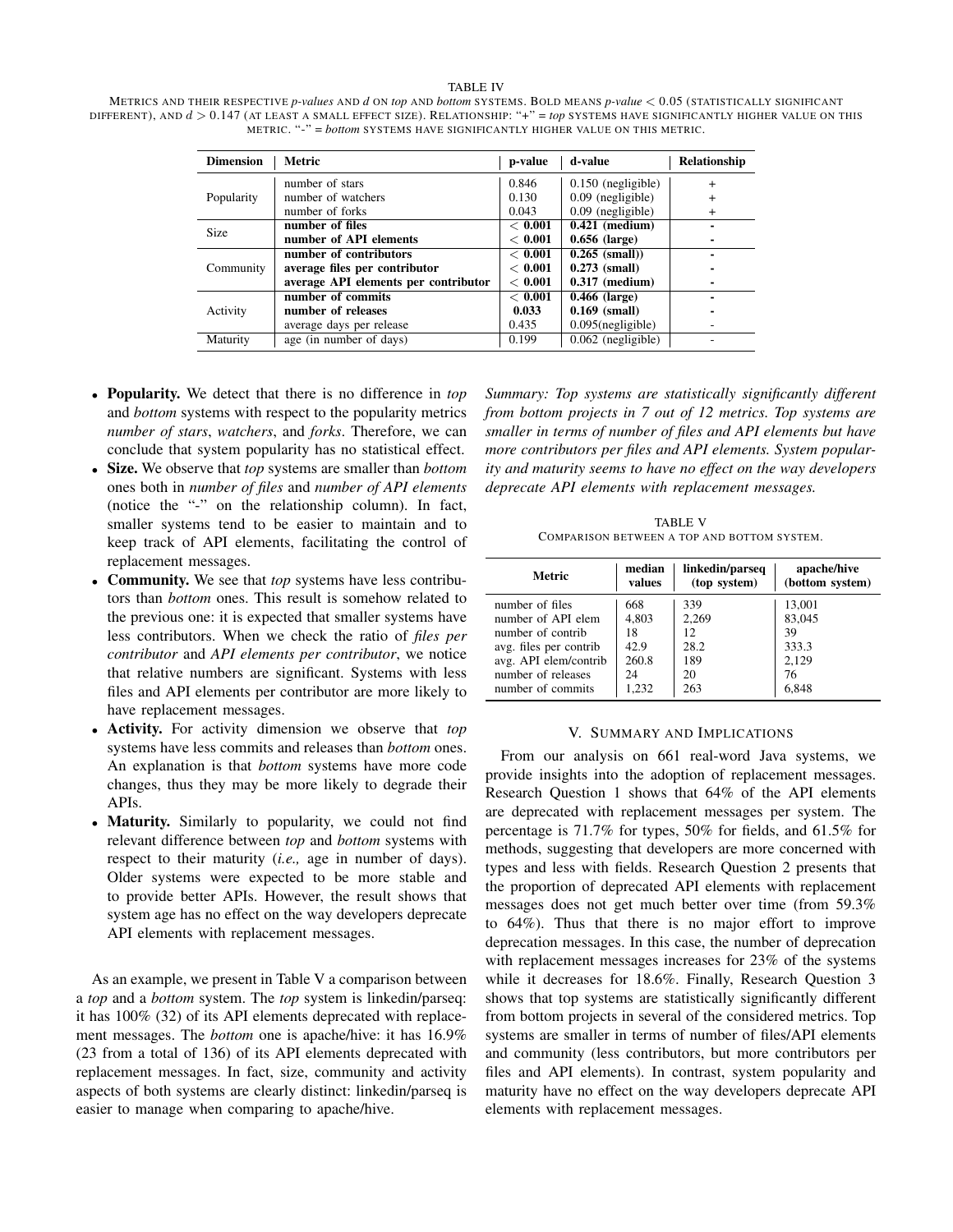Maintaining API elements in large and complex systems is not a simple task, but may involve several developers with different level of knowledge, making it difficult to keep consistency during their evolution [4], [6], [10]. In fact, there is an effort in the literature to understand the impact of software evolution on APIs [4], [6], [11] and to detect how such impact can be alleviated (*e.g.,* [10], [12]–[20]) by mining client reactions. However, this is not performed in the context of API deprecation. Thus, together with the fact that API elements are usually deprecated without replacement messages per system (36% per system), and that such situation does not improve over time, we present two implications of our findings:

*Implication 1*: A recommendation tool can be constructed to assist client developers by automatically inferring missing replacement messages. These messages can be inferred by mining client system reactions, *i.e.,* learning the solution adopted by clients when there is no replacement messages.

In contrast, it often happens that API elements are deprecated with replacement messages per system (64% per system). In such cases, developers point out how old API elements should be replaced. This information provides the basis for the following implication:

*Implication 2*: The quality of a recommendation tool to detect missing messages can be assessed by its correctness in identifying deprecated API elements *with* replacement message. In other words, replacement messages of deprecated API elements can be used as an oracle for measuring accuracy of the tool in detecting valid messages.

# VI. THREATS TO VALIDITY

Construct Validity. The construct validity is related to whether the measurement in the study reflects real-world situations.

*Classification of deprecation messages.* One threat of our study is that messages may be incorrectly classified as having or not having replacement messages. In order to assess this threat we performed two analyses. First, we manually analyzed 500 randomly selected deprecation messages classified as having replacement messages. We detected  $4 \left( \langle 1\% \rangle \right)$  false-positives, *i.e.,* we classified as they having replacement messages but they have not. Second, we manually analyzed 500 randomly selected deprecation messages classified as not having replacement messages. In this case, we detected 26 (5%) falsepositives, *i.e.,* we classified as they not having replacement messages but they have. Therefore, in both cases the risk of wrong classification is low, so this threat is reduced.

*Evolution analysis.* We only analyzed the first and the last release for each system. These two releases do not characterize the entire evolution of the case studies. However, they do provide a general overview of their evolution, because the last release represents the newest one while the first release represents the oldest one.

Internal Validity. The internal validity is related to uncontrolled aspects that may affect the experimental results.

*Findings Validation.* We paid special attention to the appropriate use of statistical machinery (*i.e.,* Mann-Whitney test, Cliff's Delta effect size) when reporting our results in Research Question 3. This reduces the possibility that such results are due to chance.

*Association is not Causation.* In Research Question 3, we examined whether there are metrics associated with top and bottom systems. Notice, however, that association does not imply causation [21]. Thus, more advanced statistical analysis, *e.g.,* causal analysis [22], can be adopted to further extend our analysis.

*Parser Implementation.* A possible threat is the possibility of errors in the implementation of our AST parser, which detects deprecated API elements. However, as the implementation is based on JDT (a library developed by Eclipse), the risk of this threat is very reduced.

External Validity. The external validity is related to the possibility to generalize our results. We focused on the analysis of 661 open-source and real-world Java systems, therefore they are credible and representative case studies. Such systems are stored in GitHub, the most popular code repository nowadays, thus their source code are easily accessible. Despite these observations, our findings—as usual in empirical software engineering—cannot be directly generalized to other systems, specifically to systems implemented in other programming languages or commercial ones. Therefore, our study should be carried out on other systems, possibly written in other languages or commercial ones.

## VII. RELATED WORK

We separate related work in two categories, the first one about the impact of API evolution and second one in the context of API evolution analysis.

## *A. API Evolution Impact*

McDonnell *et al.* [11] investigate API stability and adoption on a small-scale Android ecosystem. The authors found that Android APIs are evolving fast and client adoption is not following the evolution pace. Also in the Android context, Linares-Vásquez [23] analyze how API changes trigger questions and activity in StackOverflow. Results suggest that Android developers normally have more questions when the API behavior is modified.

In a large-scale study, Robbes *et al.* [4] investigate the impact of API deprecation in an ecosystem, written in the dynamic typed programming language Smalltalk. They detected that some API deprecation have large impact on the ecosystem and that the quality of deprecation messages should be improved. The authors show evidence that APIs are usually deprecated with missing and unclear messages, however their focus is on impact analysis, so they do not deep investigate deprecation messages themselves.

In a recent work, Hora *et al.* [6] studied the impact of API replacement and improvement (*i.e.,* not API deprecation) on a large-scale ecosystem also written in Smalltalk. The results of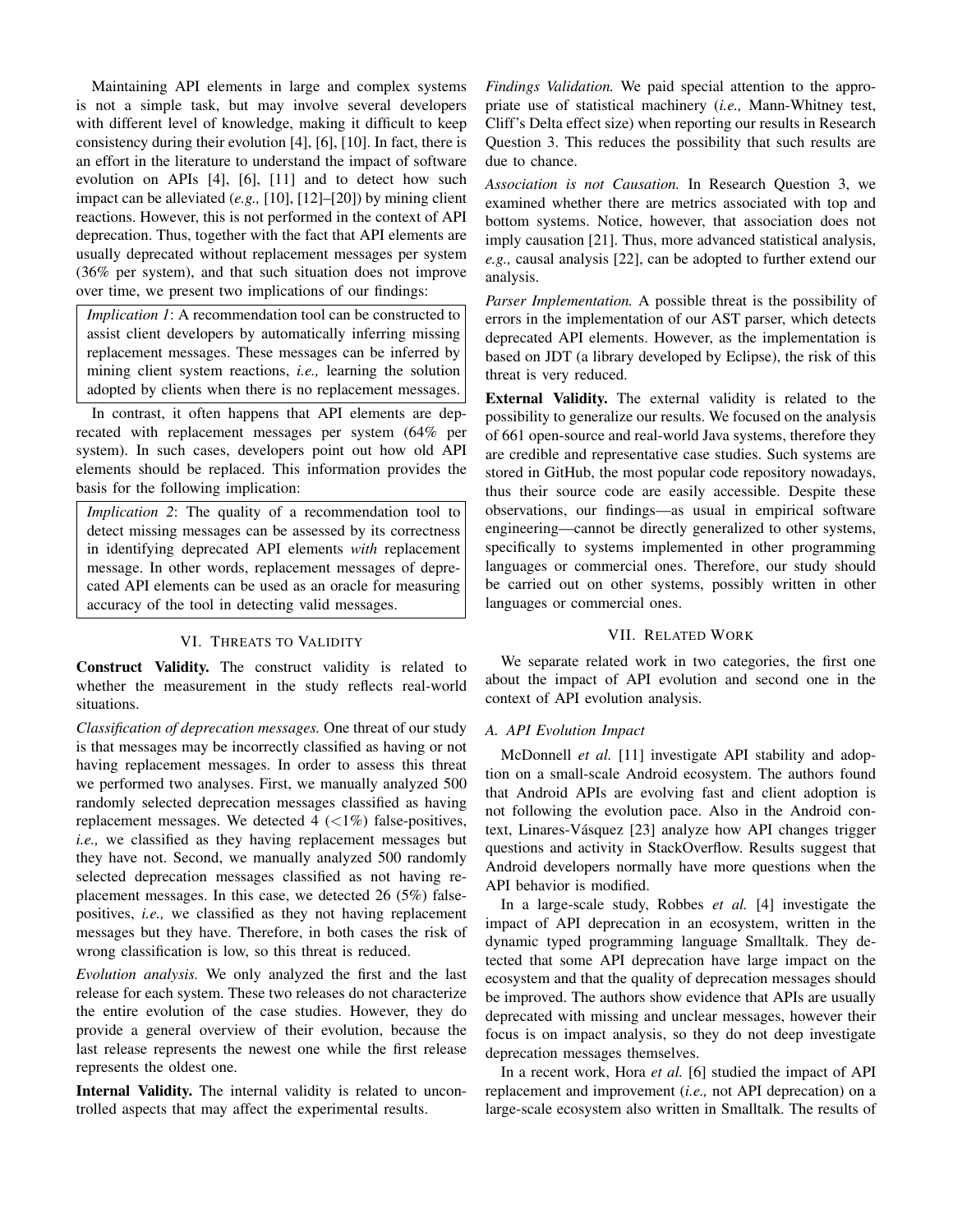this study also confirm the large impact on client systems, and hints that deprecation mechanisms should be more adopted.

## *B. API Evolution Analysis*

Several approaches were proposed to support API evolution and reduce the efforts of client developers. Henkel and Diwan [24] propose CatchUp, a tool that uses a modified IDE to capture and replay refactorings related to API evolution. Chow and Notkin [25] present an approach that is supported by API developers: they annotate changed methods with replacement rules that will be used to update client systems. Hora *et al.* [19], [20] propose APIEvolutionMiner and apiwave, tools to support keeping track of API evolution and popularity.

Kim *et al.* [26] help to automatically infer rules from structural changes, computed from modifications at or above the level of method signatures. Kim *et al.* [14] propose LSDiff, a tool to support computing differences between two versions of one system. In this case, the authors take into account the body of the method to infer rules, improving their previous work [26]. Nguyen *et al.* [27] propose LibSync, atool that uses graph-based techniques to help developers migrate from one framework version to another. Dig and Johnson [28] support developers to better understand the requirements for migration tools. For instance, they found that 80% of the changes that break client systems are refactorings.

Dagenais and Robillard [12] present SemDiff, a tool that suggests replacements for API elements based on how it adapts to its own changes. Schafer *et al.* [13] propose to mine API usage change rules from client systems. Wu *et al.* [10] present AURA, an approach that combines call dependency and text similarity analyses to produce evolution rules. Meng *et al.* [15] propose a history-based matching approach (named HiMa) to support framework evolution. In this case, rules are extracted from the revisions in code history together with comments recorded in the evolution history of the framework. Hora *et al.* [16], [17] focus on the extraction of API evolution rules that only make sense for a system or domain under analysis.

Finally, studies also address the problem of discovering the mapping of APIs between different platforms that separately evolved. For example, Zhong *et al.* [29] focus on the mapping between Java and C# APIs while Gokhale *et al.* [30] study the mapping between JavaME and Android APIs.

In summary, related studies are intended to better understand API evolution and to propose solutions to API migration. None of them, however, study API evolution in the context of API deprecation and their replacement messages.

# VIII. CONCLUSION

This paper presented a large-scale empirical study about the adoption of replacement messages of deprecated API elements. We focused one three questions: (i) the frequency of deprecated API elements with replacement messages, (ii) the impact of API evolution on such frequency, and (iii) the characteristics of systems correctly deprecating API elements. Our goal was to investigate the need of a recommendation tool to assist developers in the detection of missing replacement

messages. The study was performed in the context of 661 popular and real-world Java systems. We reiterate the most interesting conclusions from our experiment results:

- 64% of the API elements are deprecated with replacement messages per system.
- The proportion of deprecated API elements with replacement messages does not get much better over time.
- Systems that deprecate API elements in a correct way are smaller and they have proportionally more contributors. In contrast, system popularity and maturity have no impact.
- A recommendation tool can be constructed to assist client developers by automatically inferring missing replacement messages. Replacement messages of deprecated API elements can be used as an oracle for measuring accuracy of the tool.

As future work, we plan to extend this research to analyze systems implemented in other programming languages. We also plan to categorize the systems under analysis to understand their differences regarding API deprecation. Finally, we plan to improve the evolution analysis by taking into account several releases in the selected case studies to better characterize the impact software evolution on API deprecation.

#### ACKNOWLEDGMENT

This research is supported by CNPq and FAPEMIG.

#### **REFERENCES**

- [1] T. Tourwé and T. Mens, "Automated support for framework-based software," in *International Conference on Software Maintenance*, 2003.
- [2] D. Konstantopoulos, J. Marien, M. Pinkerton, and E. Braude, "Best principles in the design of shared software," in *International Computer Software and Applications Conference*, 2009.
- [3] S. Moser and O. Nierstrasz, "The effect of object-oriented frameworks on developer productivity," *Computer*, vol. 29, no. 9, 1996.
- [4] R. Robbes, M. Lungu, and D. Röthlisberger, "How do developers react to API deprecation? The case of a smalltalk ecosystem," in *International Symposium on the Foundations of Software Engineering*.
- [5] D. Ko, K. Ma, S. Park, S. Kim, D. Kim, and Y. Le Traon, "API Document Quality for Resolving Deprecated APIs," in *Asia-Pacific Software Engineering Conference*, 2014.
- [6] A. Hora, R. Robbes, N. Anquetil, A. Etien, S. Ducasse, and M. T. Valente, "How do developers react to API evolution? the Pharo ecosystem case," in *International Conference on Software Maintenance and Evolution*, 2015.
- [7] R. Grissom and J. Kim, "Effect sizes for research: A broad practical approach," *Lawrence Erlbaum Associates Publishers*, 2005.
- [8] Y. Tian, M. Nagappan, D. Lo, and A. E. Hassan, "What are the characteristics of high-rated apps? a case study on free android applications," in *International Conference on Software Maintenance and Evolution*, 2015.
- [9] M. Linares-Vásquez, G. Bavota, C. Bernal-Cárdenas, M. Di Penta, R. Oliveto, and D. Poshyvanyk, "Api change and fault proneness: a threat to the success of android apps," in *Joint meeting on foundations of software engineering*, 2013.
- [10] W. Wu, Y.-G. Gueheneuc, G. Antoniol, and M. Kim, "Aura: a hybrid approach to identify framework evolution," in *International Conference on Software Engineering*, 2010.
- [11] T. McDonnell, B. Ray, and M. Kim, "An empirical study of API stability and adoption in the android ecosystem," in *International Conference on Software Maintenance*.
- [12] B. Dagenais and M. P. Robillard, "Recommending adaptive changes for framework evolution," in *International Conference on Software engineering*, 2008.